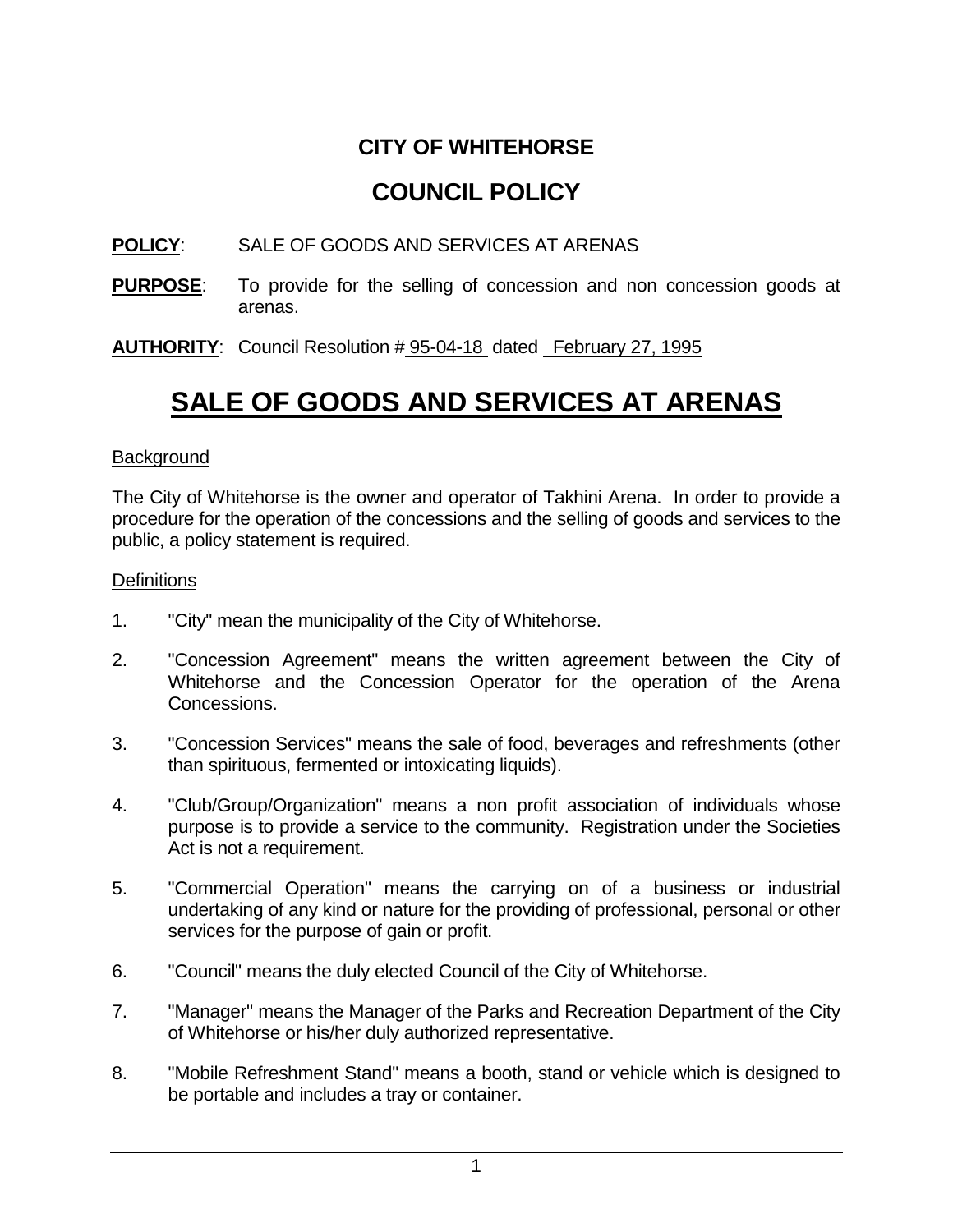- 9. "Non Concession Goods and Services" means the sale of non food and beverage items.
- 10. "Recreation Department" means the Parks and Recreation Department of the City of Whitehorse.

#### **General**

- 11. City Council may, by resolution, authorize the inclusion of other uses providing such uses are consistent with the provisions of the Zoning Bylaw.
- 12. The Commercial Operator or Club/Group/Organization shall:
	- (1) comply with all statutes, regulations and bylaws whether federal, territorial or municipal;
	- (2) be responsible for obtaining all licences and permits required at his/her expense.

#### Commercial Operation of Concession Services

- 13. The operation of concession services shall be tendered out in accordance with the City of Whitehorse Purchasing Policy. Concession services shall be provided by the successful bidder(s).
- 14. With the exception of the Trade Show, Mobile Refreshment Stands will not be permitted to operate on the Arena premises and property.
- 15. Unauthorized individuals will not be permitted to provide concession services.

#### Sale or Service of Refreshment Related Products by Clubs/Groups/Organizations

- 16. Clubs/Groups/Organizations renting the Mezzanine (only) at Takhini Arena will be permitted to serve/sell refreshment related products.
- 17. For Clubs/Groups/Organizations renting the ice surface or dry floor surface, the serving/selling of refreshment related products is subject to prior approval from the Concession Operator and the Recreation Department.
- 18. Proceeds from sales must be retained by the Club/Group/Organization to enhance it's operations. The Sponsor of the event may choose to charge participating Clubs/Groups/Organizations a percentage of gross sales or a flat rate.

#### Sale of Non Concession Goods and Services

19. Commercial operators or individuals are not permitted to sell non concession goods and services in the Arenas.